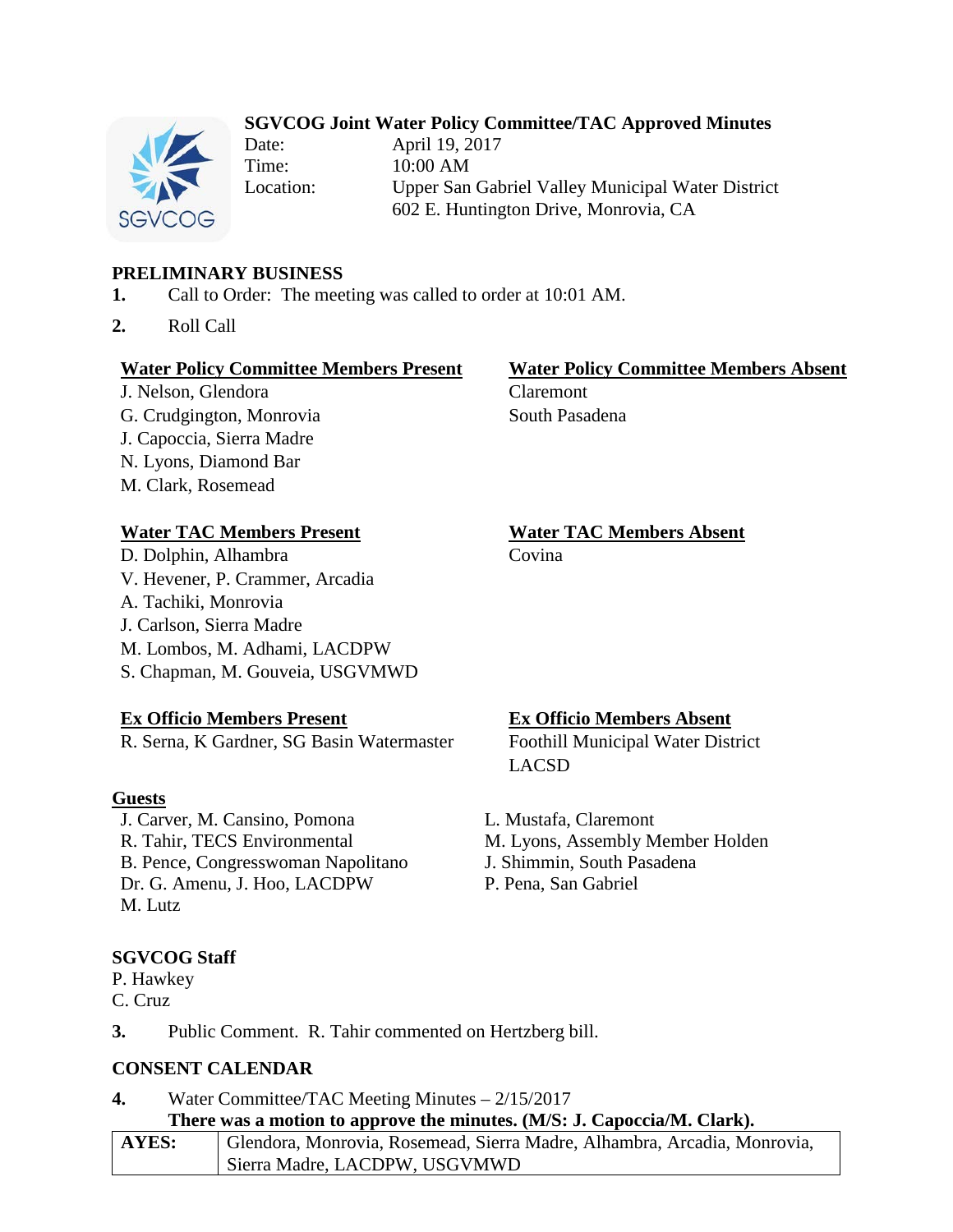| NOES:           |                                                |
|-----------------|------------------------------------------------|
| <b>ABSTAIN:</b> |                                                |
| <b>ABSENT:</b>  | Claremont, Covina, South Pasadena, Diamond Bar |

## **PRESENTATIONS**

**5.** Upper LA River E/WMP: Presentation by Dawn Petschauer, Water Biologist, City of Los Angeles

# **ACTION ITEMS**

**6.** SB 633 (Portantino)

**There was a motion to recommend that the Governing Board support SB 633. (M/S: M. Clark/J. Capoccia).**

| <b>AYES:</b>    | Glendora, Monrovia, Rosemead, Sierra Madre, Alhambra, Arcadia, Monrovia,<br>Sierra Madre, LACDPW, USGVMWD |
|-----------------|-----------------------------------------------------------------------------------------------------------|
| <b>NOES:</b>    |                                                                                                           |
| <b>ABSTAIN:</b> |                                                                                                           |
| <b>ABSENT:</b>  | Claremont, Covina, South Pasadena, Diamond Bar                                                            |

**7.** SB 231 (Hertzberg). J. Capoccia commented that this bill is a run around the Proposition 218 right to vote on tax and fee increases. M. Clark commented that the League of California Cities has not taken a position. J. Nelson commented that Contract Cities has taken an oppose position.

**There was a motion to recommend that the Governing Board oppose SB 231. (M/S: M. Clark/N. Lyons).**

| AYES:                    | Diamond Bar, Glendora, Rosemead, Sierra Madre |
|--------------------------|-----------------------------------------------|
| NOES:                    |                                               |
| <b>ABSTAIN:</b> Monrovia |                                               |
|                          | <b>ABSENT:</b> Claremont, South Pasadena,     |

# **8.** Legislative Updates

- State Legislation. J. Nelson commented that D. Mahmud and E. Wolf were in Sacramento speaking in Senate committees for support of SB 589, SB 633, and SB 541. G. Crudgington commented that she and Monrovia City Manager, O. Chi, were in Sacramento earlier in the week speaking at a Senate committee in favor of AB 1190 which successfully passed in committee.
- Federal Legislation. P. Hawkey commented on commented on the COG's legislative trip to D.C. and the meeting they had with Federal EPA to discuss the inability of municipalities in LA County to use existing infrastructure to convey stormwater due to the Regional Board's interpretation of storm channels as WOTUS. He reported that Fed. EPA directed the EPA Director for our region, David Smith, to hold a meeting with us, Regional Board members and LAC DPW to discuss this problem.
- **9.** Regulatory Updates
	- Report on Waste Discharge/MS4 Permit update. J. Nelson reminded that report on waste discharge is due June 28<sup>th</sup>.
	- LACDPW response to 303(d) list. M. Lombos, LACDWP, gave an update on the County's response to the 303(d) list. A copy of their comment letter was included in